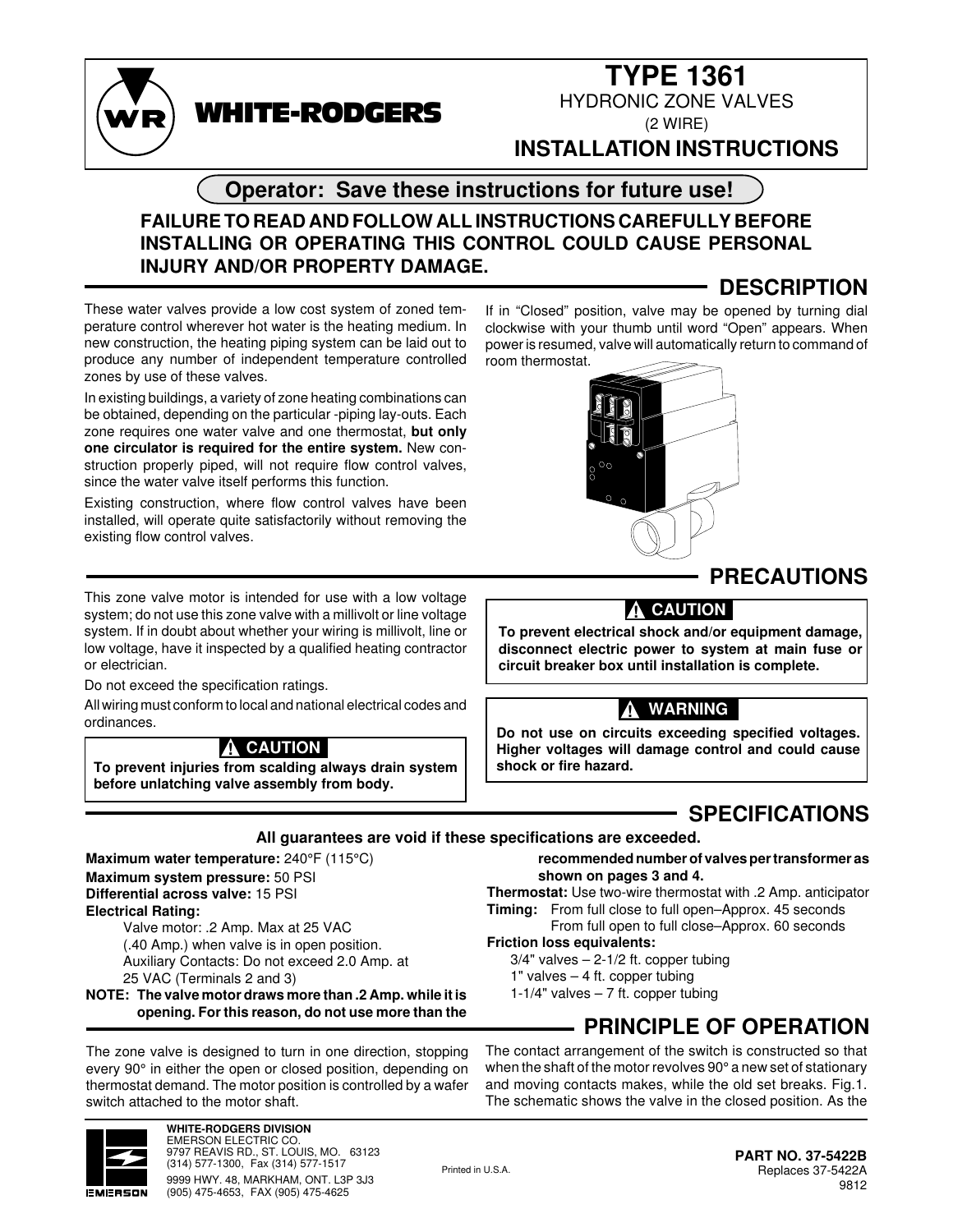## **PRINCIPLE OF OPERATION (CONT.)**

thermostat calls for heat, the valve motor is energized by a circuit made through side "A" of the motor switch to terminal "4". Fig. 2. (At the same time, a circuit is made through the warp switch heater.) As the valve begins to open, side "A" of the motor switch makes with a "holding" contact and then breaks from the stationary contact wired to terminal "4". The "holding" contact provides a circuit which prevents the valve from stopping part way through its cycle if the thermostat is changed to the satisfied position. As the valve reaches the full open position, side "B" of the motor switch closes, providing a low voltage auxiliary circuit for starting the burner or circulator. At the same time side "A" of the motor switch makes a circuit through the warp switch contacts to terminal "2". The valve does not continue to rotate since the warp switch opened its contacts before the valve reached the full open position. The warp switch heater remains energized as long as the thermostat calls for heat.





**(Valve is shown in the open position) Fig. 1**

When the thermostat is satisfied, the circuit through the warp switch heater is broken, allowing the heater to cool. When the warp switch contacts close, the valve motor is energized, and drives the valve to the closed position. As the valve begins to move to the closed position, side "A" of the motor switch makes the holding circuit. Then side "B" of the motor switch breaks the auxiliary circuit and side "A" of the motor switch makes contact "4" then breaks the holding circuit stopping the valve (in a fully closed position).

**PIPING**



**PLAN 1** Water valves installed at the boiler header to provide a separate supply to each zone.

**INSTALLATION Fig. 3 Fig. 4**

The two most commonly used piping systems are shown below. Plan 1 is popular for new installations, while plan 2 is frequently used when converting twopipe systems.

This valve does not seal completely. A small amount of leakage through valve is permitted. The amount depends on valve size and pressure differential across closed valve. **Do not use if your application requires complete seal off.** Maximum leakage at rated differential is two, four or six gal. per hour for 3/4", 1" or 1-1/4" valves, respectively.







#### **ALL GUARANTEES ARE VOID IF THE VALVE IS NOT ASSEMBLED ACCORDING TO THESE INSTRUCTIONS.**

- 1. Remove body assembly **only** from shipping carton. Valve head and stem should be left in carton at this time for protective purposes. **Do not assemble head to body before attaching body into line.**
- 2. Mount the valve body in the line in any desired position **except upside down. CAUTION:** Provide the necessary clearances for turning valve head sideways when assembling it to valve body (see fig. 5). Note that terminal end of valve head requires more clearance.

### **! CAUTION**

**Use only silicone grease, water, or soap suds on O-ring or Valve Body to facilitate assembly. Use of vaseline or any petroleum grease or oil will cause O-ring to deteriorate.**

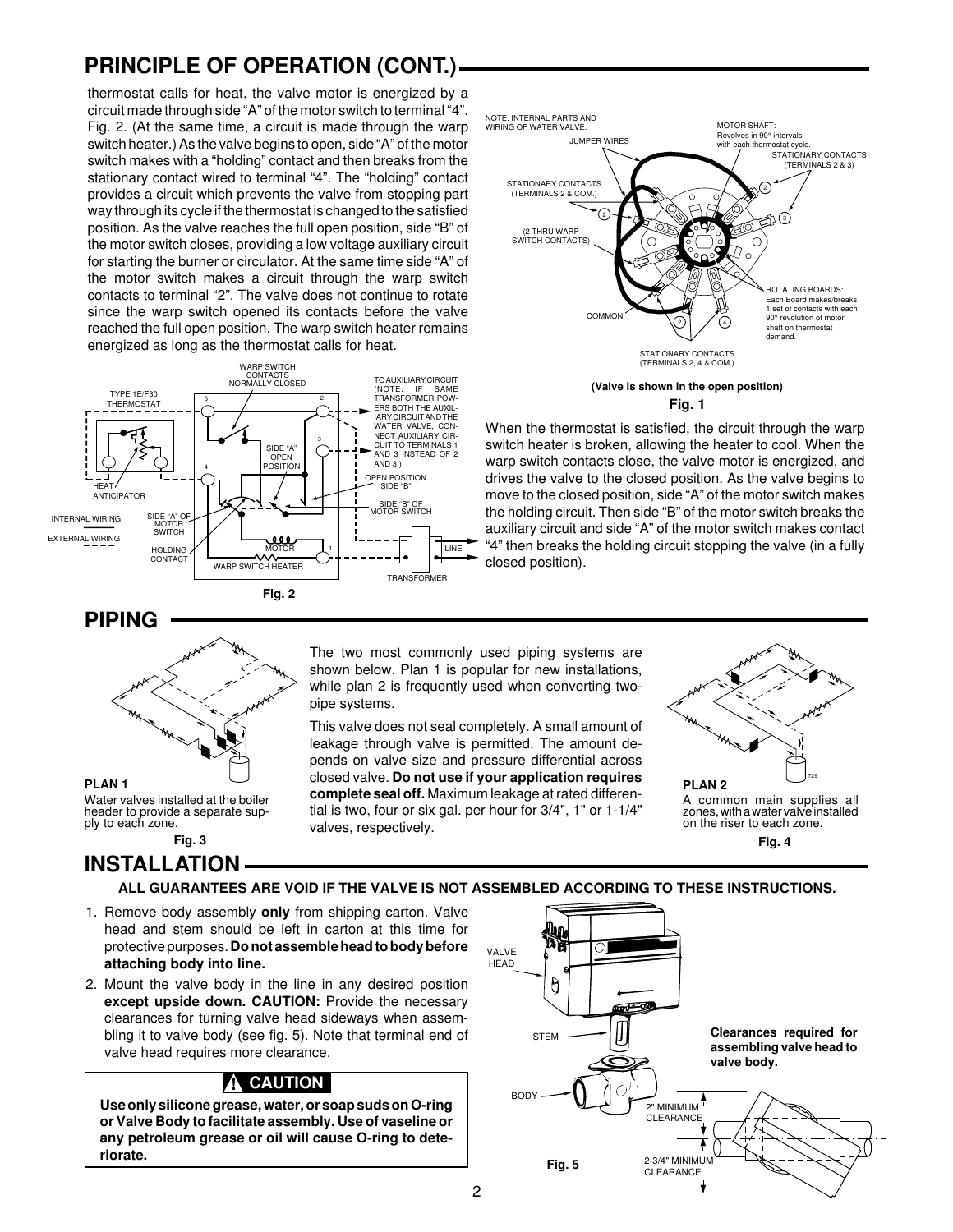### **! CAUTION**

**Be sure that bayonet lock securely latches mounting plate to body. Failure to do so could allow valve head to separate from body and result in scalding injuries and/or water damage.**

- 3. Be sure that any excess solder, flux, or other foreign matter is thoroughly removed from the valve bore.
- 4. With valve body mounted in the line, remove the head assembly from the carton, and carefully wipe stem with a soft cloth to remove any dust or grit.

For best connections, use #18 Thermostat wire. #16 will also

Make connections to screw terminals according to wiring dia-

**NOTE: To check motor operation without thermostat connected, jumper 2 and 4 to open valve; remove jumper**

If the boiler manufacturer recommends a wiring diagram, follow his instructions. If none are available, the following diagrams show suggested circuits for Type 1361 Water Valves in conjunc-

work satisfactorily.

**to close valve.**

gram.

### **! CAUTION**

**to prevent injuries from scalding always drain system before unlatching valve assembly from body.**

- 5. The valve head may now be assembled to the valve body. With valve head positioned as shown in figure 5, insert valve stem into valve bore, push downward, and turn valve head until it locks to valve body.
- 6. Support piping with a pipe hanger on each side of valve. The valve is now ready to be wired.

**WIRING**

#### **All wiring should be done according to local and national electrical codes**

#### **! CAUTION**

**Do not attempt to wire two or more zone valves in parallel to operate from a single thermostat. (If valves are wired in parallel, the motors may run continuously, due to feedback between the motor holding circuits.)**

tion with two-wire thermostat (.2 Amp. anticipator) and other related controls.

A 40 VA transformer will handle up to four (4) water valves. A 20 VA transformer will handle a maximum of two (2) 1361 series valves.



**DIAGRAM FOR SYSTEMS WHERE BURNER AND CIRCULATOR OPERATION IS INDEPENDENT OF THERMOSTAT**

**Fig. 6 Using Type 1361 Zone Valve**

**DIAGRAM FOR SYSTEMS WHERE INTERNAL TRANSFORMER OF RELAY CONTROL SUPPLIES POWER FOR ZONE VALVES** HIGH LIMIT